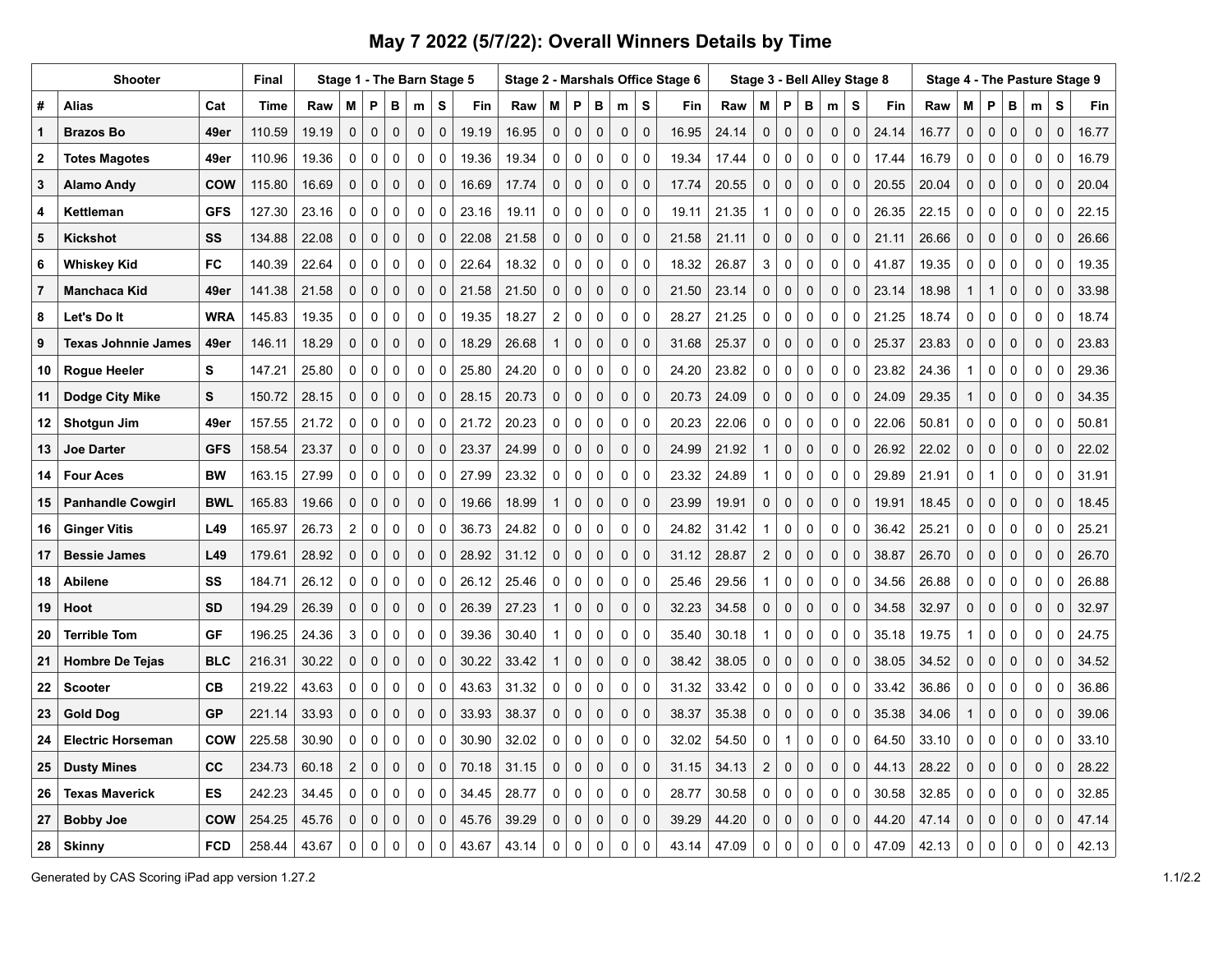## **May 7 2022 (5/7/22): Overall Winners Details by Time**

|    | <b>Shooter</b>             |            |       |          |          |   |          | Stage 5 - Church Yard Stage 10 | Stage 6 - Progress Stage 11 |       |          |   |   |          |   |       |  |
|----|----------------------------|------------|-------|----------|----------|---|----------|--------------------------------|-----------------------------|-------|----------|---|---|----------|---|-------|--|
| #  | <b>Alias</b>               | Cat        | Raw   | М        | P        | в | m        | S                              | Fin                         | Raw   | M        | P | в | m        | s | Fin   |  |
| 1  | <b>Brazos Bo</b>           | 49er       | 16.90 | 0        | $\Omega$ | 0 | 0        | 0                              | 16.90                       | 16.64 | 0        | 0 | 0 | 0        | 0 | 16.64 |  |
| 2  | <b>Totes Magotes</b>       | 49er       | 17.01 | 0        | 0        | 0 | 0        | 0                              | 17.01                       | 16.02 | 1        | 0 | 0 | 0        | 0 | 21.02 |  |
| 3  | <b>Alamo Andy</b>          | <b>COW</b> | 22.14 | 0        | 0        | 0 | 0        | 0                              | 22.14                       | 18.64 | 0        | 0 | 0 | 0        | 0 | 18.64 |  |
| 4  | Kettleman                  | <b>GFS</b> | 18.61 | 0        | 0        | 0 | 0        | 0                              | 18.61                       | 17.92 | 0        | 0 | 0 | 0        | 0 | 17.92 |  |
| 5  | <b>Kickshot</b>            | SS         | 23.03 | 0        | 0        | 0 | 0        | 0                              | 23.03                       | 20.42 | 0        | 0 | 0 | 0        | 0 | 20.42 |  |
| 6  | <b>Whiskey Kid</b>         | FC         | 18.63 | 0        | 0        | 0 | 0        | $\mathbf{0}$                   | 18.63                       | 19.58 | 0        | 0 | 0 | 0        | 0 | 19.58 |  |
| 7  | Manchaca Kid               | 49er       | 24.64 | 0        | 0        | 0 | 0        | 0                              | 24.64                       | 16.54 | 0        | 0 | 0 | 0        | 0 | 16.54 |  |
| 8  | Let's Do It                | <b>WRA</b> | 36.66 | 0        | 0        | 0 | 0        | 0                              | 36.66                       | 21.56 | 0        | 0 | 0 | 0        | 0 | 21.56 |  |
| 9  | <b>Texas Johnnie James</b> | 49er       | 21.80 | 0        | 0        | 0 | 0        | 0                              | 21.80                       | 20.14 | 1        | 0 | 0 | 0        | 0 | 25.14 |  |
| 10 | <b>Rogue Heeler</b>        | s          | 23.22 | 0        | 0        | 0 | 0        | 0                              | 23.22                       | 20.81 | 0        | 0 | 0 | 0        | 0 | 20.81 |  |
| 11 | Dodge City Mike            | S          | 23.55 | 0        | 0        | 0 | 0        | 0                              | 23.55                       | 19.85 | 0        | 0 | 0 | 0        | 0 | 19.85 |  |
| 12 | Shotgun Jim                | 49er       | 19.27 | 0        | 0        | 0 | 0        | 0                              | 19.27                       | 18.46 | 1        | 0 | 0 | 0        | 0 | 23.46 |  |
| 13 | <b>Joe Darter</b>          | <b>GFS</b> | 24.05 | 3        | 0        | 0 | 0        | 0                              | 39.05                       | 22.19 | 0        | 0 | 0 | 0        | 0 | 22.19 |  |
| 14 | <b>Four Aces</b>           | <b>BW</b>  | 24.32 | 0        | 0        | 0 | 0        | 0                              | 24.32                       | 25.72 | 0        | 0 | 0 | 0        | 0 | 25.72 |  |
| 15 | <b>Panhandle Cowgirl</b>   | <b>BWL</b> | 17.45 | 0        | 0        | 0 | 0        | 0                              | 17.45                       | 26.37 | 8        | 0 | 0 | 0        | 0 | 66.37 |  |
| 16 | <b>Ginger Vitis</b>        | L49        | 22.71 | 0        | 0        | 0 | 0        | 0                              | 22.71                       | 20.08 | 0        | 0 | 0 | 0        | 0 | 20.08 |  |
| 17 | <b>Bessie James</b>        | L49        | 30.32 | 0        | $\Omega$ | 0 | 0        | 0                              | 30.32                       | 23.68 | 0        | 0 | 0 | $\Omega$ | 0 | 23.68 |  |
| 18 | <b>Abilene</b>             | SS         | 27.32 | 4        | 0        | 0 | 0        | 0                              | 47.32                       | 24.37 | 0        | 0 | 0 | 0        | 0 | 24.37 |  |
| 19 | Hoot                       | <b>SD</b>  | 31.34 | 0        | 0        | 0 | 0        | 0                              | 31.34                       | 31.78 | 1        | 0 | 0 | 0        | 0 | 36.78 |  |
| 20 | <b>Terrible Tom</b>        | GF         | 20.70 | 0        | 0        | 0 | 0        | 0                              | 20.70                       | 30.86 | 2        | 0 | 0 | 0        | 0 | 40.86 |  |
| 21 | <b>Hombre De Tejas</b>     | <b>BLC</b> | 38.02 | $\Omega$ | $\Omega$ | 0 | $\Omega$ | 0                              | 38.02                       | 32.08 | 1        | 0 | 0 | 0        | 0 | 37.08 |  |
| 22 | <b>Scooter</b>             | CВ         | 38.46 | 0        | 0        | 0 | 0        | $\mathbf{0}$                   | 38.46                       | 35.53 | $\Omega$ | 0 | 0 | 0        | 0 | 35.53 |  |
| 23 | Gold Dog                   | GP         | 38.54 | 0        | 0        | 0 | 0        | 0                              | 38.54                       | 35.86 | 0        | 0 | 0 | 0        | 0 | 35.86 |  |
| 24 | <b>Electric Horseman</b>   | <b>COW</b> | 29.39 | 0        | 0        | 0 | 0        | 0                              | 29.39                       | 30.67 | 1        | 0 | 0 | 0        | 0 | 35.67 |  |
| 25 | <b>Dusty Mines</b>         | CС         | 29.22 | 0        | 0        | 0 | 0        | 0                              | 29.22                       | 31.83 | 0        | 0 | 0 | 0        | 0 | 31.83 |  |
| 26 | <b>Texas Maverick</b>      | ES         | 46.28 | 0        | 0        | 0 | 0        | 0                              | 46.28                       | 44.30 | 5        | 0 | 0 | 0        | 0 | 69.30 |  |
| 27 | <b>Bobby Joe</b>           | <b>COW</b> | 35.31 | 0        | $\Omega$ | 0 | 0        | 0                              | 35.31                       | 42.55 | 0        | 0 | 0 | 0        | 0 | 42.55 |  |
| 28 | <b>Skinny</b>              | <b>FCD</b> | 43.33 | 0        | 0        | 0 | 0        | 0                              | 43.33                       | 39.08 | 0        | 0 | 0 | 0        | 0 | 39.08 |  |

Generated by CAS Scoring iPad app version 1.27.2 1.2/2.2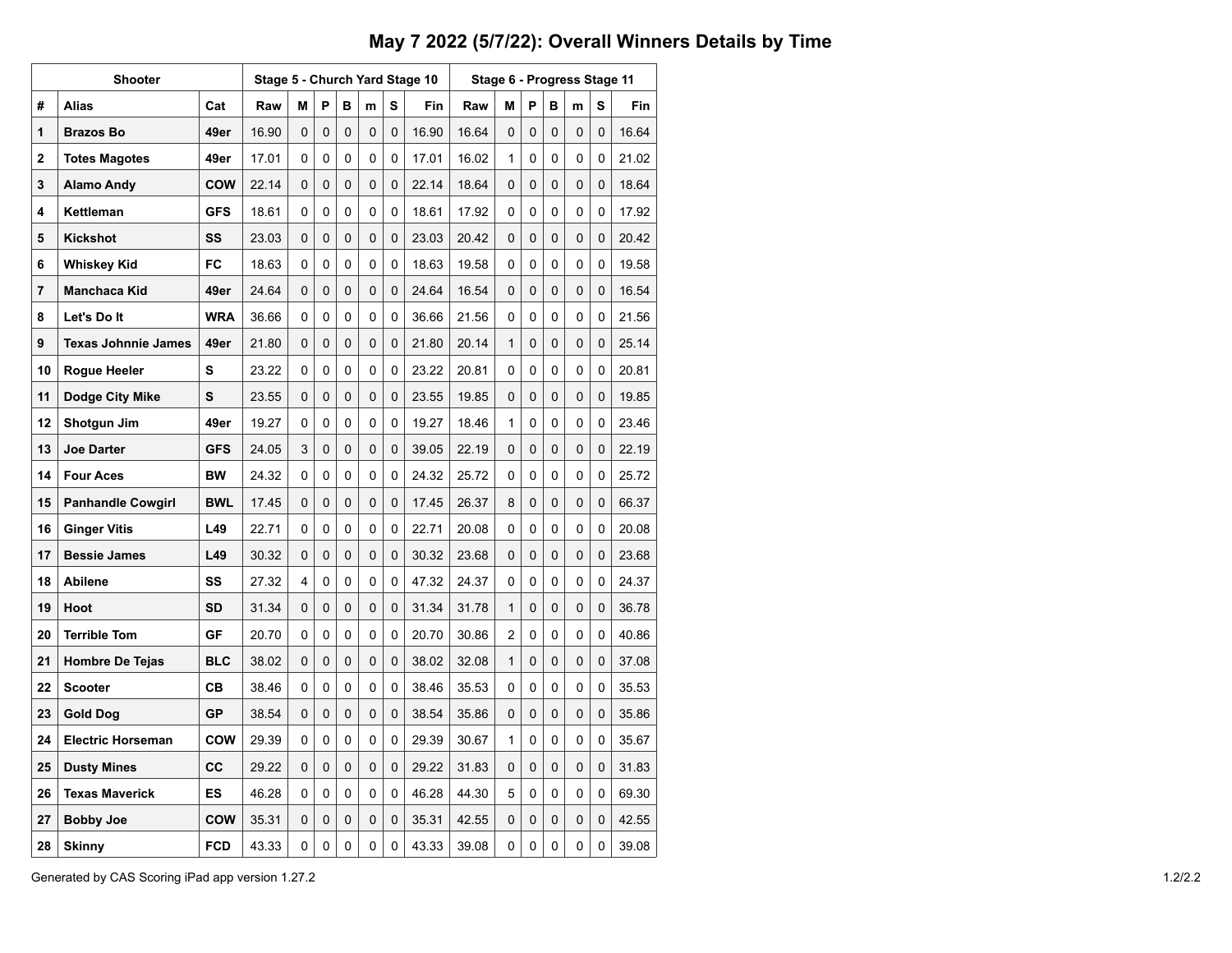| <b>Shooter</b><br>Final |                           |            |        | Stage 1 - The Barn Stage 5 |                |             |              |              |              |       | Stage 2 - Marshals Office Stage 6 |              |   |             |             |             |        | Stage 3 - Bell Alley Stage 8 | Stage 4 - The Pasture Stage 9 |             |              |              |              |       |       |                |              |          |              |          |            |
|-------------------------|---------------------------|------------|--------|----------------------------|----------------|-------------|--------------|--------------|--------------|-------|-----------------------------------|--------------|---|-------------|-------------|-------------|--------|------------------------------|-------------------------------|-------------|--------------|--------------|--------------|-------|-------|----------------|--------------|----------|--------------|----------|------------|
| #                       | <b>Alias</b>              | Cat        | Time   | Raw                        | М              | <b>P</b>    | в            | m            | s            | Fin   | Raw                               | м            | P | в           | m           | s           | Fin    | Raw                          | м                             | P           | в            | m            | S            | Fin   | Raw   | М              | P            | в        | m            | s        | <b>Fin</b> |
| 29                      | <b>Shotgun Kid</b>        | в          | 261.20 | 37.57                      | $\overline{2}$ | $\Omega$    | $\Omega$     | $\Omega$     | $\Omega$     | 47.57 | 38.31                             | 3            | 0 | $\mathbf 0$ | $\mathbf 0$ | $\mathbf 0$ | 53.31  | 37.73                        | 0                             |             | $\mathbf{0}$ | $\mathbf 0$  | $\mathbf 0$  | 47.73 | 37.35 |                | $\Omega$     | $\Omega$ | $\Omega$     | $\Omega$ | 42.35      |
| 30                      | <b>Shinbone Bob</b>       | <b>ES</b>  | 264.27 | 38.57                      | 0              | 0           | 0            | $\Omega$     | $\mathbf{0}$ | 38.57 | 41.59                             | 0            | 0 | 0           | 0           | $\mathbf 0$ | 41.59  | 44.87                        |                               | 0           | $\Omega$     | $\mathbf{0}$ | 0            | 49.87 | 43.33 | 0              | $\Omega$     | $\Omega$ | $\Omega$     | 0        | 43.33      |
| 31                      | Workin On It              | <b>COW</b> | 282.23 | 59.79                      | 0              | $\mathbf 0$ | $\Omega$     | $\Omega$     | $\Omega$     | 59.79 | 31.63                             | $\mathbf{0}$ | 0 | $\mathbf 0$ | 0           | $\mathbf 0$ | 31.63  | 50.85                        |                               |             |              | $\mathbf 0$  | $\mathbf{0}$ | 65.85 | 46.55 | $\Omega$       | $\Omega$     | 0        | $\Omega$     | $\Omega$ | 46.55      |
| 32                      | Joshua Smith              | <b>WRA</b> | 297.64 | 52.24                      | 0              | 0           | 0            | 0            | $\Omega$     | 52.24 | 39.58                             |              | 0 | $\Omega$    | 0           | $\mathbf 0$ | 44.58  | 54.28                        |                               | $\Omega$    | 0            | 0            | $\mathbf{0}$ | 59.28 | 48.87 | 0              | $\Omega$     | 0        | 0            | 0        | 48.87      |
| 33                      | <b>Bronx. River</b>       | SS         | 302.52 | 57.57                      | 0              | $\mathbf 0$ | $\Omega$     | $\Omega$     | $\Omega$     | 57.57 | 44.52                             | $\mathbf 0$  | 0 | $\mathbf 0$ | 0           | $\mathbf 0$ | 44.52  | 40.89                        |                               |             |              | $\mathbf 0$  | $\mathbf{0}$ | 50.89 | 42.31 | $\Omega$       | $\Omega$     | 0        | $\Omega$     | $\Omega$ | 42.31      |
| 34                      | One Eye Jack              | ES         | 303.56 | 50.13                      | 0              | 0           | $\Omega$     | $\Omega$     |              | 50.13 | 45.22                             |              | 0 | 0           | 0           | $\mathbf 0$ | 50.22  | 53.57                        | 0                             | $\Omega$    | 0            | $\mathbf{0}$ | 0            | 53.57 | 56.95 | 0              | 0            | 0        | $\Omega$     | 0        | 56.95      |
| 35                      | <b>River Ben</b>          | ES         | 327.28 | 32.01                      | 0              | $\mathbf 0$ | $\mathbf{0}$ | $\Omega$     | $\Omega$     | 32.01 | 28.62                             |              | 0 | $\mathbf 0$ | 0           | $\mathbf 0$ | 33.62  | 32.34                        |                               | $\mathbf 0$ | $\mathbf 0$  | $\mathbf 0$  | $\mathbf 0$  | 32.34 | 30.84 |                | $\mathbf{0}$ | 0        | $\mathbf 0$  | $\Omega$ | 75.84      |
| 36                      | <b>Artie Fly</b>          | <b>FC</b>  | 349.58 | 52.93                      | 0              | 0           | 0            | $\mathbf{0}$ | $\Omega$     | 52.93 | 50.73                             | 0            | 0 | 0           | 0           | $\mathbf 0$ | 50.73  | 58.15                        | 0                             | $\mathbf 0$ | $\mathbf 0$  | 0            | 0            | 58.15 | 76.48 | 0              |              | $\Omega$ | $\Omega$     | 0        | 86.48      |
| 37                      | <b>Prickly Pear Peggy</b> | <b>LSS</b> | 413.43 | 54.21                      | $\Omega$       | $\Omega$    | $\Omega$     | $\Omega$     | $\Omega$     | 54.21 | 59.84                             | $\mathbf{0}$ | 0 | $\mathbf 0$ | 0           | $\Omega$    | 59.84  | 73.55                        | $\mathbf 0$                   | $\mathbf 0$ | $\mathbf 0$  | $\mathbf 0$  | $\mathbf 0$  | 73.55 | 68.77 | $\overline{2}$ | $\Omega$     | 0        | $\mathbf{0}$ | $\Omega$ | 78.77      |
| 38                      | Doc Wheeler               | D          | 450.28 | 64.03                      | $\overline{2}$ |             | 0            | $\mathbf{0}$ | $\mathbf{0}$ | 74.03 | 72.72                             |              | 0 | 0           | 0           | 0           | 107.72 | 51.65                        | 3                             | 0           | 0            | 0            | 0            | 66.65 | 61.26 |                | 0            | 0        | 0            | 0        | 66.26      |

**May 7 2022 (5/7/22): Overall Winners Details by Time**

Generated by CAS Scoring iPad app version 1.27.2 2.1/2.2